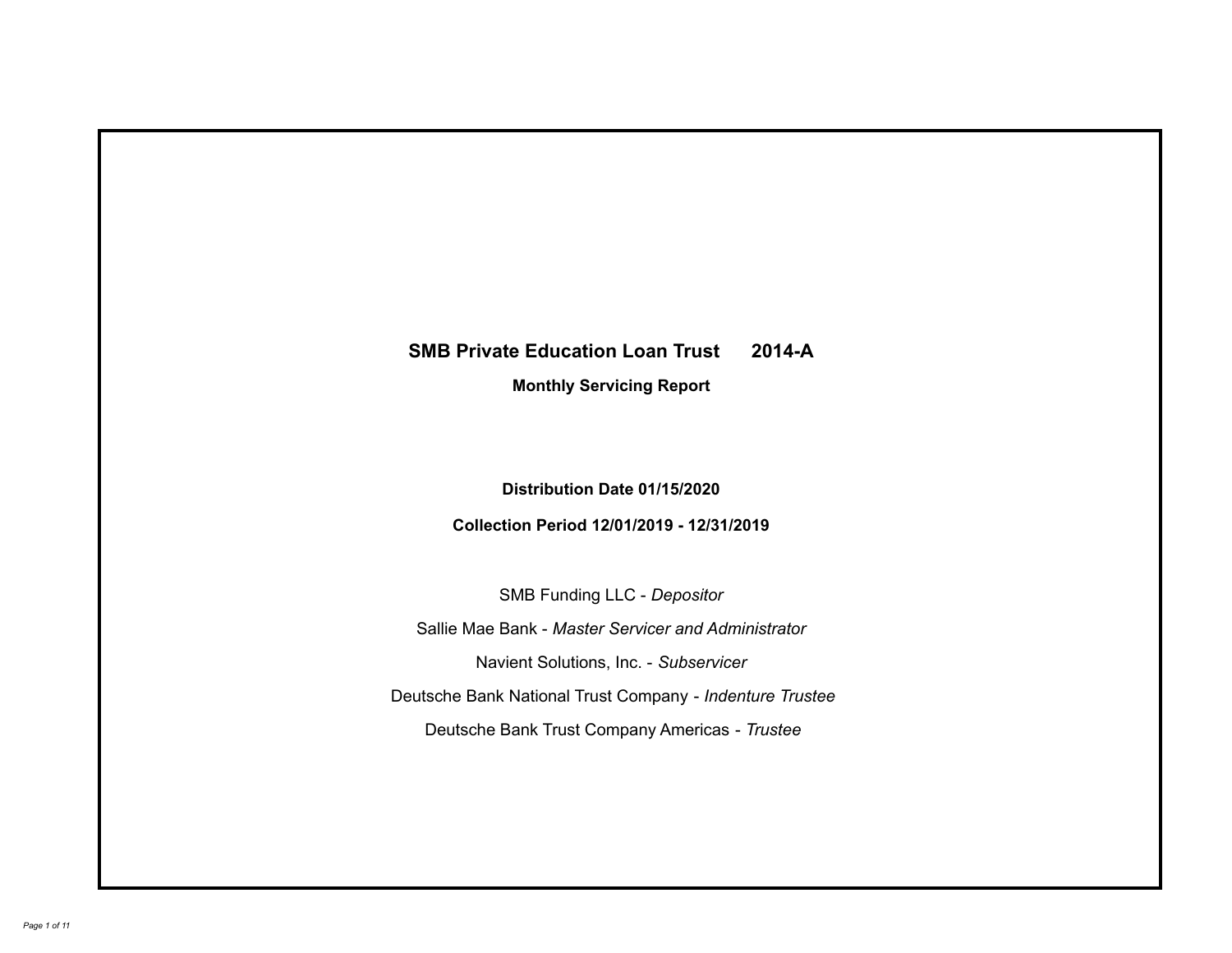| A | <b>Student Loan Portfolio Characteristics</b>   |                   | 08/07/2014       | 11/30/2019       | 12/31/2019       |
|---|-------------------------------------------------|-------------------|------------------|------------------|------------------|
|   | <b>Principal Balance</b>                        |                   | \$361,523,983.59 | \$172,435,423.45 | \$169,893,105.42 |
|   | Interest to be Capitalized Balance              |                   | 17,313,307.43    | 3,450,846.41     | 3,322,280.59     |
|   | Pool Balance                                    |                   | \$378,837,291.02 | \$175,886,269.86 | \$173,215,386.01 |
|   | Weighted Average Coupon (WAC)                   |                   | 7.81%            | 8.87%            | 8.99%            |
|   | Weighted Average Remaining Term                 |                   | 138.29           | 167.14           | 167.71           |
|   | Number of Loans                                 |                   | 33,555           | 16,062           | 15,784           |
|   | Number of Borrowers                             |                   | 26,651           | 12,707           | 12,486           |
|   | Pool Factor                                     |                   |                  | 0.464279188      | 0.457228974      |
|   | Since Issued Total Constant Prepayment Rate (1) |                   |                  | 7.91%            | 7.87%            |
| B | <b>Debt Securities</b>                          | <b>Cusip/Isin</b> | 12/16/2019       |                  | 01/15/2020       |
|   | A <sub>2</sub> A                                | 784456AB1         | \$17,890,018.23  |                  | \$16,965,625.27  |
|   | A2B                                             | 784456AC9         | \$17,890,018.24  |                  | \$16,965,625.27  |
|   | A3                                              | 784456AD7         | \$50,000,000.00  |                  | \$50,000,000.00  |
|   | В                                               | 784456AE5         | \$36,000,000.00  |                  | \$36,000,000.00  |
|   | $\mathsf{C}$                                    | 784456AF2         | \$42,000,000.00  |                  | \$42,000,000.00  |
|   |                                                 |                   |                  |                  |                  |
| C | <b>Certificates</b>                             | <b>Cusip/Isin</b> | 12/16/2019       |                  | 01/15/2020       |
|   | <b>Excess Distribution</b>                      | 784456105         | \$100,000.00     |                  | \$100,000.00     |
|   |                                                 |                   |                  |                  |                  |
| D | <b>Account Balances</b>                         |                   | 12/16/2019       |                  | 01/15/2020       |
|   | Reserve Account Balance                         |                   | \$958,735.00     |                  | \$958,735.00     |
|   |                                                 |                   |                  |                  |                  |
| E | <b>Asset / Liability</b>                        |                   | 12/16/2019       |                  | 01/15/2020       |
|   | Overcollateralization Percentage *              |                   | 30.76%           |                  | 30.76%           |
|   | Specified Overcollateralization Amount *        |                   | \$52,765,880.96  |                  | \$51,964,615.80  |
|   | Actual Overcollateralization Amount *           |                   | \$54,106,233.39  |                  | \$53,284,135.47  |

\* Based on the Rated debt securities (Class A and Class B Bonds)

(1) Since Issued Total CPR calculations found in monthly servicing reports issued on or prior to September 15, 2015 originally included loans that were removed from the pool by the sponsor because they became ineligible for the pool between the cut-off date and settlement date. On October 5, 2015, Since Issued Total CPR calculations were revised to exclude these loans and all prior monthly servicing reports were restated. For additional information, see 'Since Issued CPR Methodology' found on page 11 of this report.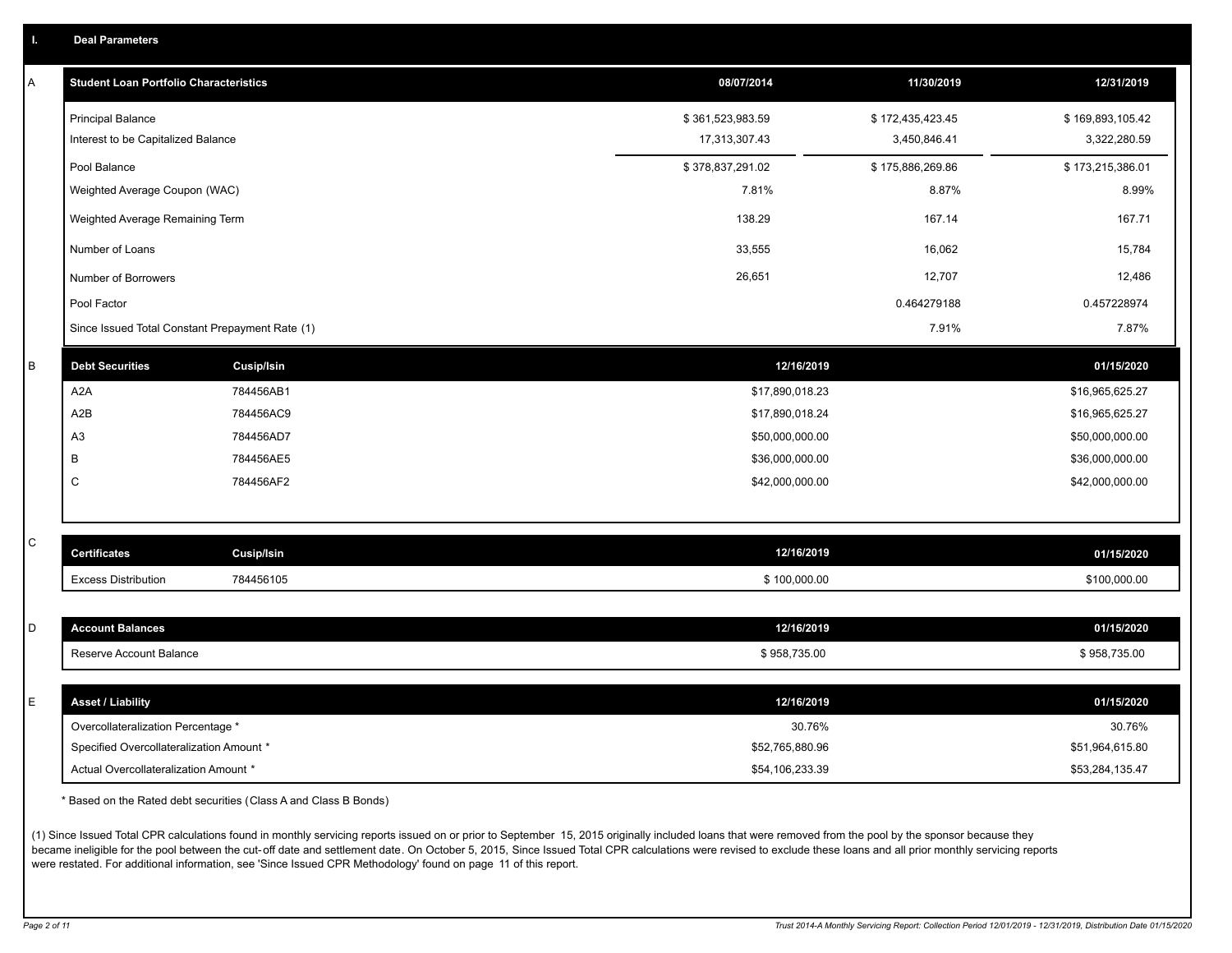### **II. 2014-A Trust Activity 12/01/2019 through 12/31/2019**

| A  | <b>Student Loan Principal Receipts</b>                           |                |  |
|----|------------------------------------------------------------------|----------------|--|
|    | <b>Borrower Principal</b>                                        | 2,783,234.04   |  |
|    | <b>Consolidation Activity Principal</b>                          | 0.00           |  |
|    | Seller Principal Reimbursement                                   | 0.00           |  |
|    | Servicer Principal Reimbursement                                 | 0.00           |  |
|    | Delinquent Principal Purchases by Servicer                       | 0.00           |  |
|    | <b>Other Principal Deposits</b>                                  | 0.00           |  |
|    | <b>Total Principal Receipts</b>                                  | \$2,783,234.04 |  |
| В  | <b>Student Loan Interest Receipts</b>                            |                |  |
|    | <b>Borrower Interest</b>                                         | 952,482.23     |  |
|    | <b>Consolidation Activity Interest</b>                           | 0.00           |  |
|    | Seller Interest Reimbursement                                    | 0.00           |  |
|    | Servicer Interest Reimbursement                                  | (2,224.09)     |  |
|    | Delinquent Interest Purchases by Servicer                        | 0.00           |  |
|    | <b>Other Interest Deposits</b>                                   | 8,742.50       |  |
|    | <b>Total Interest Receipts</b>                                   | \$959,000.64   |  |
| C  | <b>Recoveries on Realized Losses</b>                             | \$50,895.23    |  |
| D  | <b>Investment Income</b>                                         | \$5,921.78     |  |
| E. | <b>Funds Borrowed from Next Collection Period</b>                | \$0.00         |  |
| F  | <b>Funds Repaid from Prior Collection Period</b>                 | \$0.00         |  |
| G  | Loan Sale or Purchase Proceeds                                   | \$0.00         |  |
| н  | <b>Initial Deposits to Collection Account</b>                    | \$0.00         |  |
|    | <b>Excess Transferred from Other Accounts</b>                    | \$0.00         |  |
| J  | <b>Borrower Benefit Reimbursements</b>                           | \$0.00         |  |
| Κ  | <b>Gross Swap Receipt</b>                                        | \$0.00         |  |
| L  | <b>Other Deposits</b>                                            | \$0.00         |  |
| м  | <b>Other Fees Collected</b>                                      | \$0.00         |  |
| N  | <b>AVAILABLE FUNDS</b>                                           | \$3,799,051.69 |  |
| O  | Non-Cash Principal Activity During Collection Period             | \$240,916.01   |  |
| P  | Aggregate Purchased Amounts by the Depositor, Servicer or Seller | \$0.00         |  |
| Q  | Aggregate Loan Substitutions                                     | \$0.00         |  |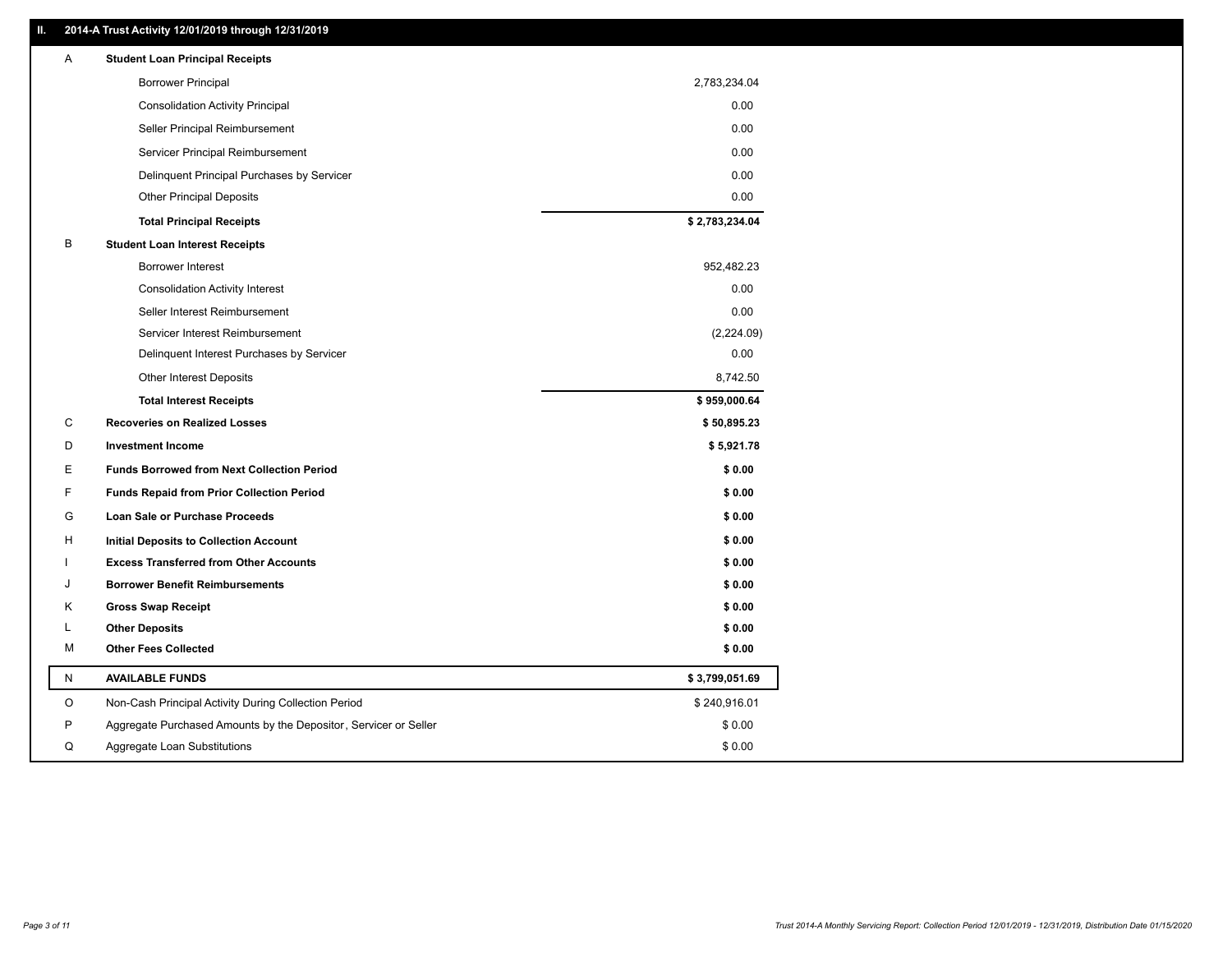|                   |                         |                          | 12/31/2019           |                  |                |                          |         | 11/30/2019       |                |
|-------------------|-------------------------|--------------------------|----------------------|------------------|----------------|--------------------------|---------|------------------|----------------|
|                   |                         | <b>Wtd Avg</b><br>Coupon | # Loans<br>Principal |                  | % of Principal | <b>Wtd Avg</b><br>Coupon | # Loans | Principal        | % of Principal |
| INTERIM:          | IN SCHOOL               | 9.86%                    | 131                  | \$1,725,070.07   | 0.996%         | 9.79%                    | 139     | \$1,821,772.27   | 1.036%         |
|                   | GRACE                   | 9.77%                    | 61                   | \$903,683.04     | 0.522%         | 9.53%                    | 77      | \$1,066,768.96   | 0.607%         |
|                   | <b>DEFERMENT</b>        | 9.95%                    | 864                  | \$11,381,508.44  | 6.571%         | 9.85%                    | 909     | \$12,076,868.53  | 6.866%         |
| <b>REPAYMENT:</b> | <b>CURRENT</b>          | 8.82%                    | 13,675               | \$144,683,437.42 | 83.528%        | 8.71%                    | 13,950  | \$147,729,362.10 | 83.991%        |
|                   | 31-60 DAYS DELINQUENT   | 9.64%                    | 263                  | \$3,679,297.71   | 2.124%         | 9.45%                    | 238     | \$3,296,872.21   | 1.874%         |
|                   | 61-90 DAYS DELINQUENT   | 9.76%                    | 134                  | \$1,911,257.47   | 1.103%         | 9.73%                    | 141     | \$1,781,551.49   | 1.013%         |
|                   | 91-120 DAYS DELINQUENT  | 9.97%                    | 104                  | \$1,381,388.30   | 0.797%         | 9.75%                    | 100     | \$1,203,737.97   | 0.684%         |
|                   | 121-150 DAYS DELINQUENT | 10.54%                   | 92                   | \$1,144,627.77   | 0.661%         | 10.01%                   | 74      | \$1,052,049.82   | 0.598%         |
|                   | 151-180 DAYS DELINQUENT | 10.00%                   | 45                   | \$616,183.03     | 0.356%         | 10.01%                   | 53      | \$704,713.94     | 0.401%         |
|                   | > 180 DAYS DELINQUENT   | 10.29%                   | 34                   | \$425,624.05     | 0.246%         | 10.09%                   | 33      | \$468,203.67     | 0.266%         |
|                   | FORBEARANCE             | 9.79%                    | 381                  | \$5,363,308.71   | 3.096%         | 9.52%                    | 348     | \$4,684,368.90   | 2.663%         |
| <b>TOTAL</b>      |                         |                          | 15,784               | \$173,215,386.01 | 100.00%        |                          | 16,062  | \$175,886,269.86 | 100.00%        |

Percentages may not total 100% due to rounding \*

\*\* Smart Option Interest Only loans and \$25 Fixed Payment loans classified as in repayment whether student borrowers are in school, in grace, in deferment or required to make full principal and interest payments on their l

\*\*\* To conform with company standard reporting these sections now include Princial and Interest Accrued to Capitalize.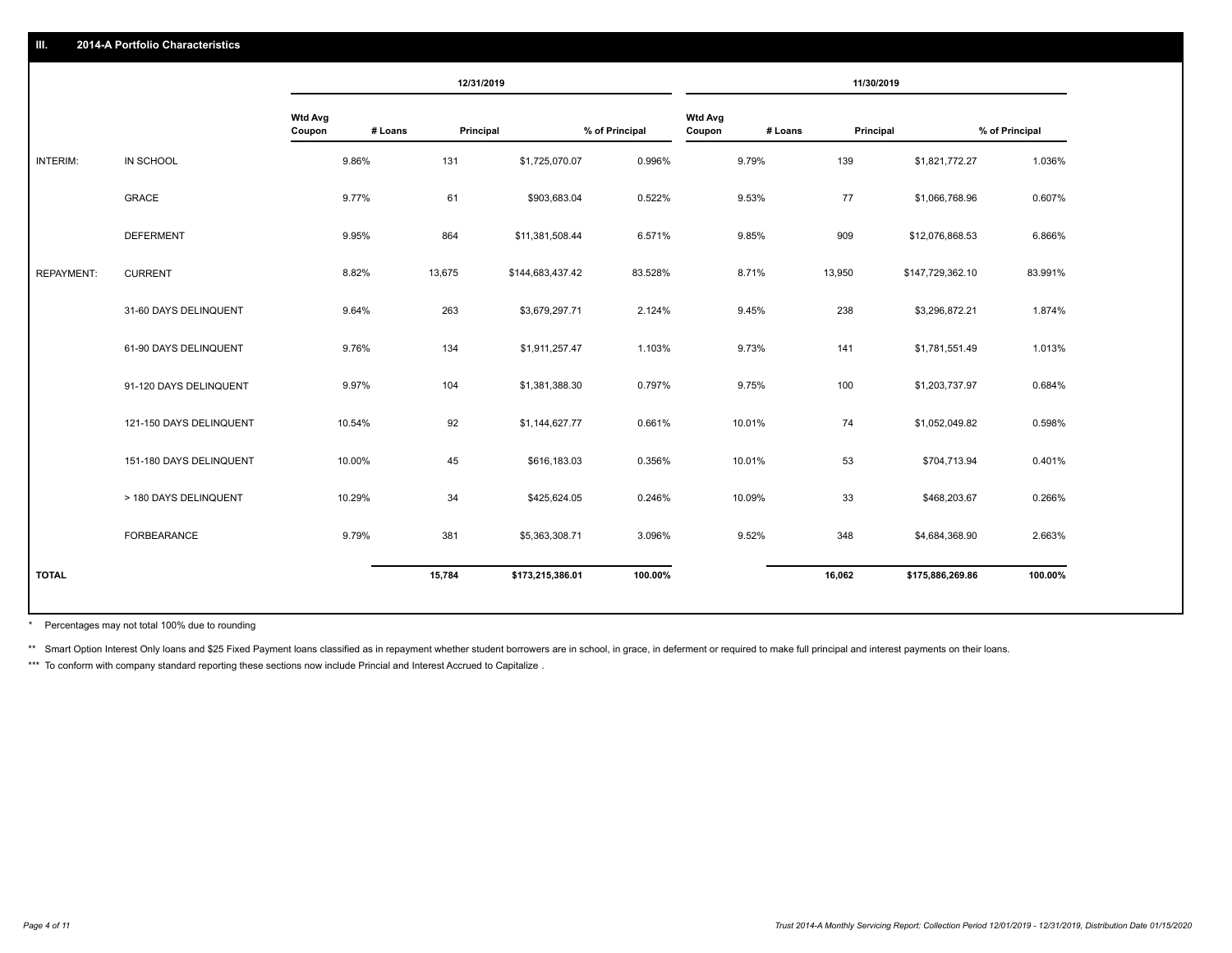|                                                         | 12/31/2019       | 11/30/2019       |
|---------------------------------------------------------|------------------|------------------|
| Pool Balance                                            | \$173,215,386.01 | \$175,886,269.86 |
| Total # Loans                                           | 15,784           | 16,062           |
| Total # Borrowers                                       | 12,486           | 12,707           |
| Weighted Average Coupon                                 | 8.99%            | 8.87%            |
| Weighted Average Remaining Term                         | 167.71           | 167.14           |
| Percent of Pool - Cosigned                              | 93.7%            | 93.7%            |
| Percent of Pool - Non Cosigned                          | 6.3%             | 6.3%             |
| Borrower Interest Accrued for Period                    | \$1,281,378.56   | \$1,259,510.99   |
| Outstanding Borrower Interest Accrued                   | \$4,633,205.35   | \$4,746,714.34   |
| Gross Principal Realized Loss - Periodic *              | \$178,254.78     | \$350,774.27     |
| Gross Principal Realized Loss - Cumulative *            | \$15,245,973.76  | \$15,067,718.98  |
| Delinguent Principal Purchased by Servicer - Periodic   | \$0.00           | \$0.00           |
| Delinquent Principal Purchased by Servicer - Cumulative | \$0.00           | \$0.00           |
| Recoveries on Realized Losses - Periodic                | \$50,895.23      | \$51,792.90      |
| Recoveries on Realized Losses - Cumulative              | \$1,407,514.79   | \$1,356,619.56   |
| Net Losses - Periodic                                   | \$127,359.55     | \$298,981.37     |
| Net Losses - Cumulative                                 | \$13,838,458.97  | \$13,711,099.42  |
| <b>Cumulative Gross Defaults</b>                        | \$15,245,973.76  | \$15,067,718.98  |
| Change in Gross Defaults                                | \$178,254.78     | \$350,774.27     |
| Non-Cash Principal Activity - Capitalized Interest      | \$419,158.63     | \$772,491.68     |
| Since Issued Total Constant Prepayment Rate (CPR) (1)   | 7.87%            | 7.91%            |
| <b>Loan Substitutions</b>                               | \$0.00           | \$0.00           |
| <b>Cumulative Loan Substitutions</b>                    | \$0.00           | \$0.00           |
| <b>Unpaid Master Servicing Fees</b>                     | \$0.00           | \$0.00           |
| <b>Unpaid Sub-Servicing Fees</b>                        | \$0.00           | \$0.00           |
| <b>Unpaid Administration Fees</b>                       | \$0.00           | \$0.00           |
| Unpaid Carryover Master Servicing Fees                  | \$0.00           | \$0.00           |
| Unpaid Carryover Sub-Servicing Fees                     | \$0.00           | \$0.00           |
| Note Interest Shortfall                                 | \$0.00           | \$0.00           |

\* In accordance with the Sub-Servicer's current policies and procedures, after September 1, 2017 loans subject to bankruptcy claims generally will not be reported as a charged- off unless and until they are delinquent for

(1) Since Issued Total CPR calculations found in monthly servicing reports issued on or prior to September 15, 2015 originally included loans that were removed from the pool by the sponsor because they became ineligible fo between the cut-off date and settlement date. On October 5, 2015, Since Issued Total CPR calculations were revised to exclude these loans and all prior monthly servicing reports were restated. For additional information, s CPR Methodology' found on page 11 of this report.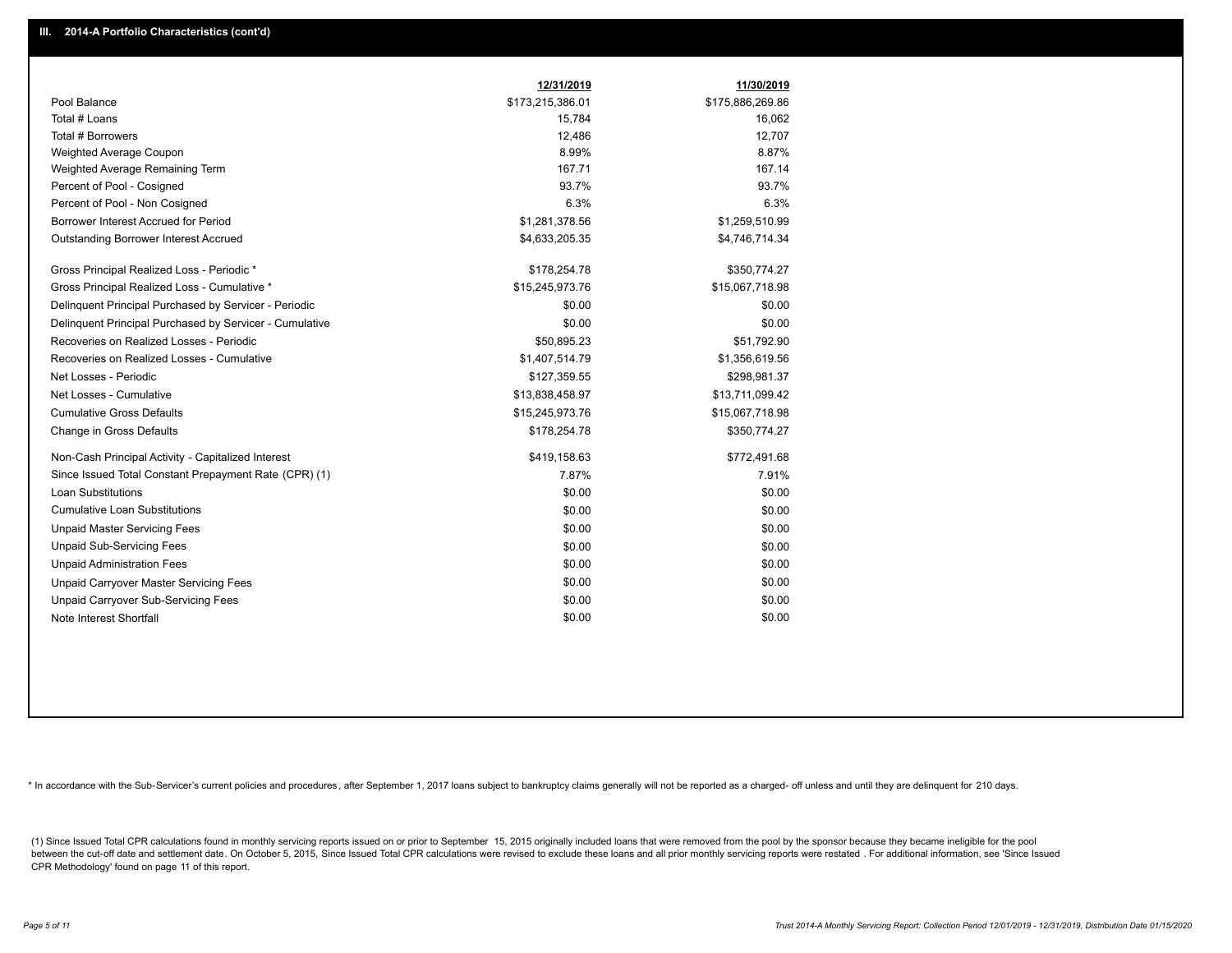## **IV. 2014-A Portfolio Statistics by Loan Program**

|                                                                                                                                                                           | Weighted<br><b>Average Coupon</b> | # LOANS | <b>\$ AMOUNT</b> | $%$ *    |
|---------------------------------------------------------------------------------------------------------------------------------------------------------------------------|-----------------------------------|---------|------------------|----------|
| - Smart Option Deferred Loans                                                                                                                                             | 9.32%                             | 7,824   | \$87,033,705.57  | 50.246%  |
| - Smart Option Fixed Pay Loans                                                                                                                                            | 8.95%                             | 4,574   | \$61,059,337.33  | 35.251%  |
| - Smart Option Interest-Only Loans                                                                                                                                        | 7.95%                             | 3,386   | \$25,122,343.11  | 14.504%  |
| - Other Loan Programs                                                                                                                                                     | 0.00%                             | 0.00    | \$0.00           | 0.000%   |
| <b>Total</b>                                                                                                                                                              | 8.99%                             | 15,784  | \$173,215,386.01 | 100.000% |
| Prime Indexed Loans -- Monthly Reset Adjustable                                                                                                                           |                                   |         | \$0.00           |          |
| Prime Indexed Loans -- Monthly Reset Non-Adjustable                                                                                                                       |                                   |         | \$0.00           |          |
| Prime Indexed Loans -- Quarterly Reset Adjustable                                                                                                                         |                                   |         | \$0.00           |          |
| Prime Indexed Loans -- Quarterly Reset Non-Adjustable                                                                                                                     |                                   |         | \$0.00           |          |
| Prime Indexed Loans -- Annual Reset                                                                                                                                       |                                   |         | \$0.00           |          |
| T-Bill Indexed Loans                                                                                                                                                      |                                   |         | \$0.00           |          |
| <b>Fixed Rate Loans</b>                                                                                                                                                   |                                   |         | \$23,220,568.49  |          |
| <b>LIBOR Indexed Loans</b>                                                                                                                                                |                                   |         | \$149,994,817.52 |          |
|                                                                                                                                                                           |                                   |         |                  |          |
| * Note: Percentages may not total 100% due to rounding<br>the contract of the contract of the contract of the contract of the contract of the contract of the contract of | .                                 |         |                  |          |

To conform with company standard reporting these sections now include Princial and Interest Accrued to Capitalize .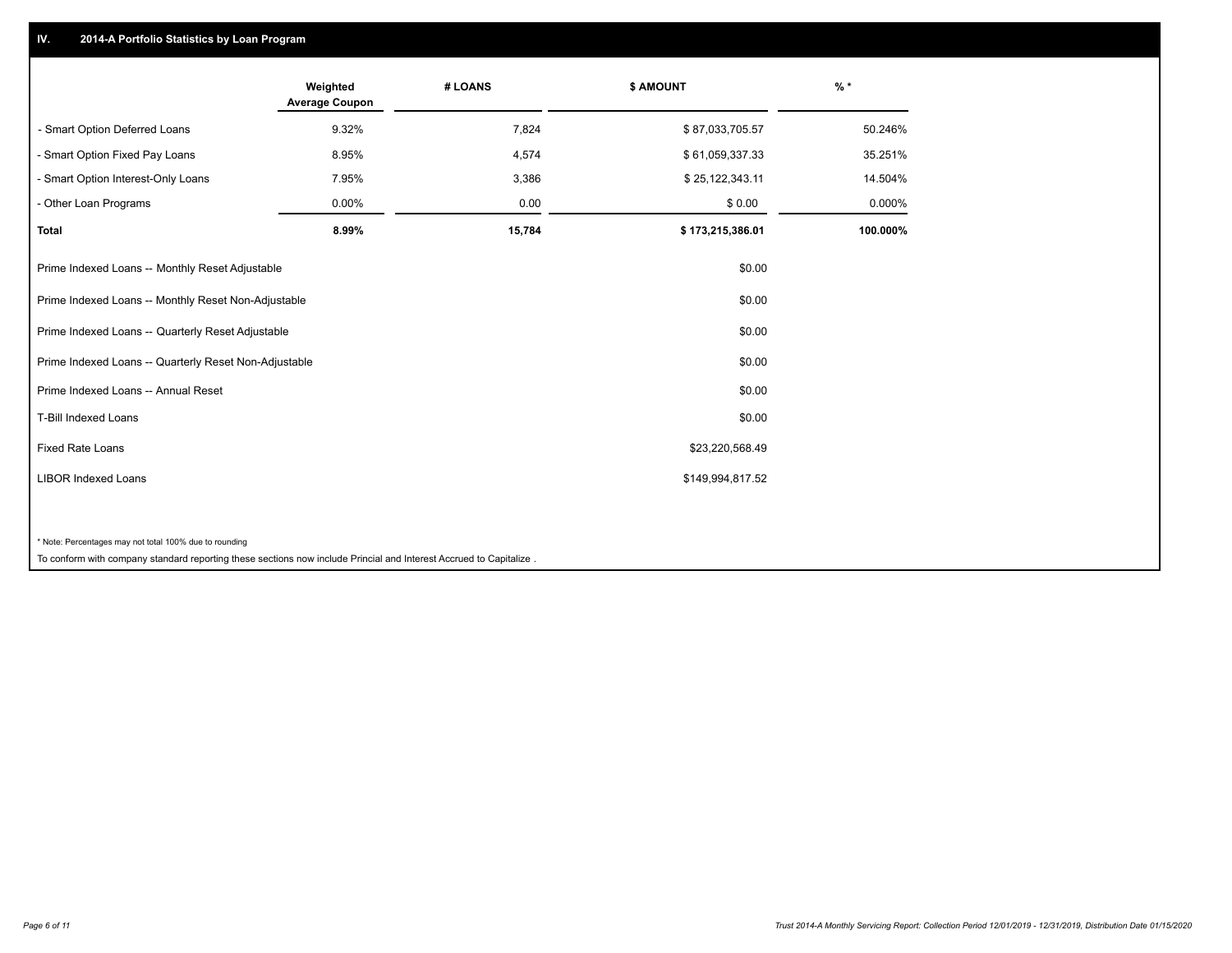| V. | 2014-A Reserve Account and Principal Distribution Calculations                                                                                                                                     |                  |  |
|----|----------------------------------------------------------------------------------------------------------------------------------------------------------------------------------------------------|------------------|--|
| А. | <b>Reserve Account</b>                                                                                                                                                                             |                  |  |
|    | Specified Reserve Account Balance                                                                                                                                                                  | \$958,735.00     |  |
|    | Actual Reserve Account Balance                                                                                                                                                                     | \$958,735.00     |  |
| В. | <b>Principal Distribution Amount</b>                                                                                                                                                               |                  |  |
|    | Class A Notes Outstanding<br>j.                                                                                                                                                                    | \$85,780,036.47  |  |
|    | Pool Balance<br>ii.                                                                                                                                                                                | \$173,215,386.01 |  |
|    | First Priority Principal Distribution Amount (i - ii)<br>iii.                                                                                                                                      | \$0.00           |  |
|    | Class A and B Notes Outstanding<br>iv.                                                                                                                                                             | \$121,780,036.47 |  |
|    | First Priority Principal Distribution Amount<br>V.                                                                                                                                                 | \$0.00           |  |
|    | Pool Balance<br>vi.                                                                                                                                                                                | \$173,215,386.01 |  |
|    | Specified Overcollateralization Amount<br>vii.                                                                                                                                                     | \$51,964,615.80  |  |
|    | viii. Regular Principal Distribution Amount (iv - v) - (vi - vii)                                                                                                                                  | \$529,266.26     |  |
|    | Notes Outstanding<br>ix.                                                                                                                                                                           | \$163,780,036.47 |  |
|    | First Priority Principal Distribution Amount                                                                                                                                                       | \$0.00           |  |
|    | Х.                                                                                                                                                                                                 |                  |  |
|    | Regular Principal Distribution Amount<br>xi.                                                                                                                                                       | \$529,266.26     |  |
|    | Available Funds (after payment of waterfall items A through J) *<br>xii.                                                                                                                           | \$2,639,039.34   |  |
|    | xiii. Additional Principal Distribution Amount (min(ix - x - xi, xiii))                                                                                                                            | \$1,319,519.67   |  |
|    | * Represents 50% of value if the principal balance of the notes is greater than 10% of initial principal balance of the notes or the Class A and Class B note are reduced to 0, otherwise the full |                  |  |

value is shown.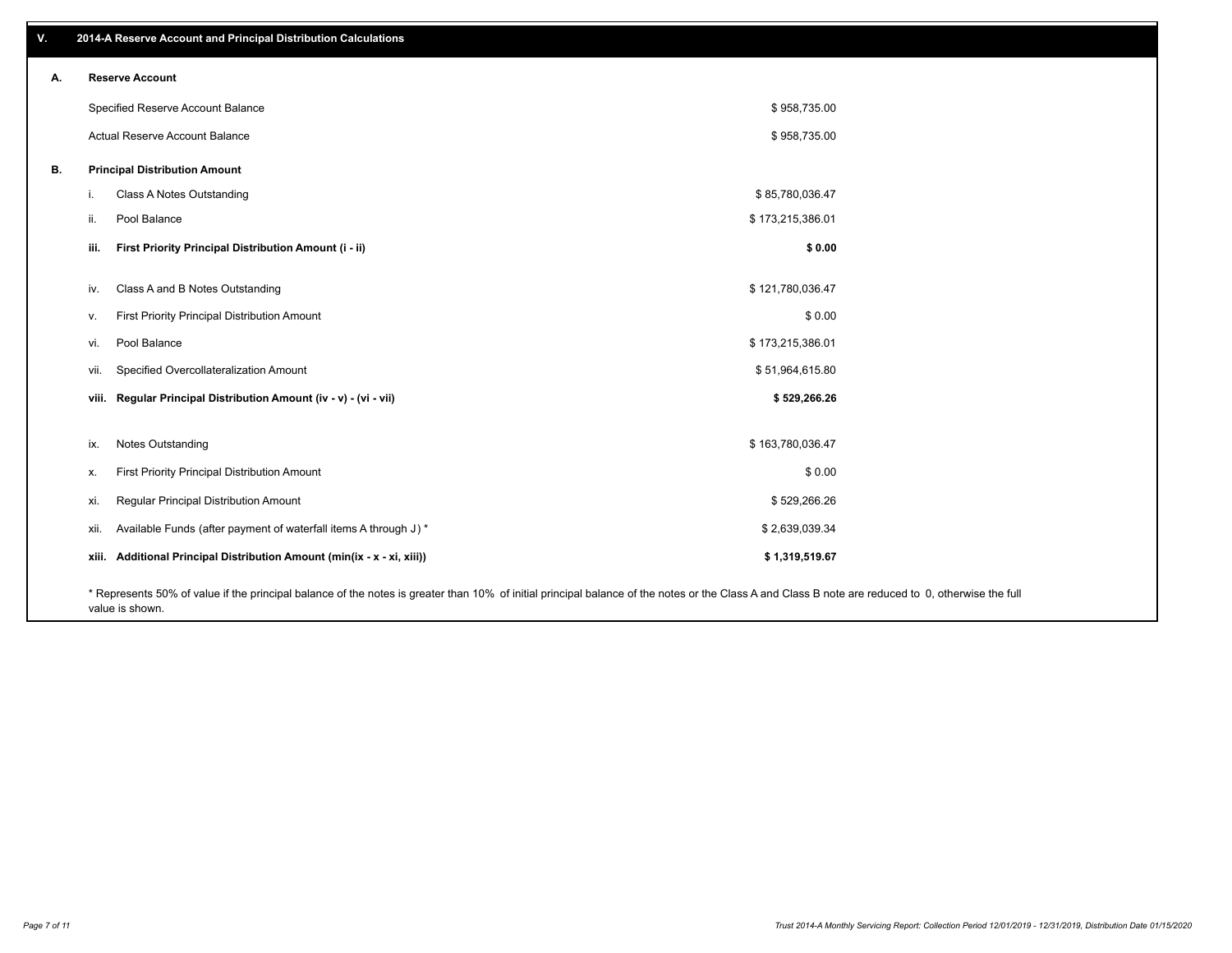| <b>Total Available Funds</b><br><b>Trustee Fees</b><br>A<br>В<br>$\mathsf C$<br>D<br>Е | i. Master Servicing Fees<br>ii. Sub-Servicing Fees<br>i. Administration Fees<br>ii. Unreimbursed Administrator Advances plus any Unpaid | \$0.00<br>\$7,244.50<br>\$115,793.15<br>\$6,667.00 | \$3,799,051.69<br>\$3,799,051.69<br>\$3,791,807.19<br>\$3,676,014.04 |
|----------------------------------------------------------------------------------------|-----------------------------------------------------------------------------------------------------------------------------------------|----------------------------------------------------|----------------------------------------------------------------------|
|                                                                                        |                                                                                                                                         |                                                    |                                                                      |
|                                                                                        |                                                                                                                                         |                                                    |                                                                      |
|                                                                                        |                                                                                                                                         |                                                    |                                                                      |
|                                                                                        |                                                                                                                                         |                                                    |                                                                      |
|                                                                                        |                                                                                                                                         |                                                    | \$3,669,347.04                                                       |
|                                                                                        |                                                                                                                                         | \$0.00                                             | \$3,669,347.04                                                       |
|                                                                                        | Class A Noteholders Interest Distribution Amount                                                                                        | \$223,541.44                                       | \$3,445,805.60                                                       |
|                                                                                        | <b>First Priority Principal Payment</b>                                                                                                 | \$0.00                                             | \$3,445,805.60                                                       |
| F                                                                                      | Class B Noteholders Interest Distribution Amount                                                                                        | \$120,000.00                                       | \$3,325,805.60                                                       |
| G                                                                                      | Class C Noteholders Interest Distribution Amount                                                                                        | \$157,500.00                                       | \$3,168,305.60                                                       |
| H                                                                                      | <b>Reinstatement Reserve Account</b>                                                                                                    | \$0.00                                             | \$3,168,305.60                                                       |
| $\mathbf{I}$                                                                           | Regular Principal Distribution                                                                                                          | \$529,266.26                                       | \$2,639,039.34                                                       |
| J                                                                                      | i. Carryover Master Servicing Fees                                                                                                      | \$0.00                                             | \$2,639,039.34                                                       |
|                                                                                        | ii. Carryover Sub-servicing Fees                                                                                                        | \$0.00                                             | \$2,639,039.34                                                       |
| Κ                                                                                      | Additional Principal Distribution Amount                                                                                                | \$1,319,519.67                                     | \$1,319,519.67                                                       |
| L                                                                                      | Unpaid Expenses of Trustee                                                                                                              | \$0.00                                             | \$1,319,519.67                                                       |
| M                                                                                      | Unpaid Expenses of Administrator                                                                                                        | \$0.00                                             | \$1,319,519.67                                                       |
| N                                                                                      | Remaining Funds to the Excess Distribution Certificateholder                                                                            | \$1,319,519.67                                     | \$0.00                                                               |
|                                                                                        |                                                                                                                                         |                                                    |                                                                      |
| <b>Waterfall Conditions</b>                                                            |                                                                                                                                         |                                                    |                                                                      |
| А.                                                                                     | <b>Class C Noteholders' Interest Distribution Condition</b>                                                                             |                                                    |                                                                      |
| i.                                                                                     | Pool Balance                                                                                                                            | \$173,215,386.01                                   |                                                                      |
| ii.                                                                                    | Class A and B Notes Outstanding                                                                                                         | \$121,780,036.47                                   |                                                                      |
| iii.                                                                                   | Class C Noteholders' Interest Distribution Ratio (i / ii)                                                                               | 142.24%                                            |                                                                      |
| iv.                                                                                    | Minimum Ratio                                                                                                                           | 110.00%                                            |                                                                      |
| v.                                                                                     | Is the Class C Noteholders' Interest Distribution Condition Satisfied (iii > iv)                                                        | Υ                                                  |                                                                      |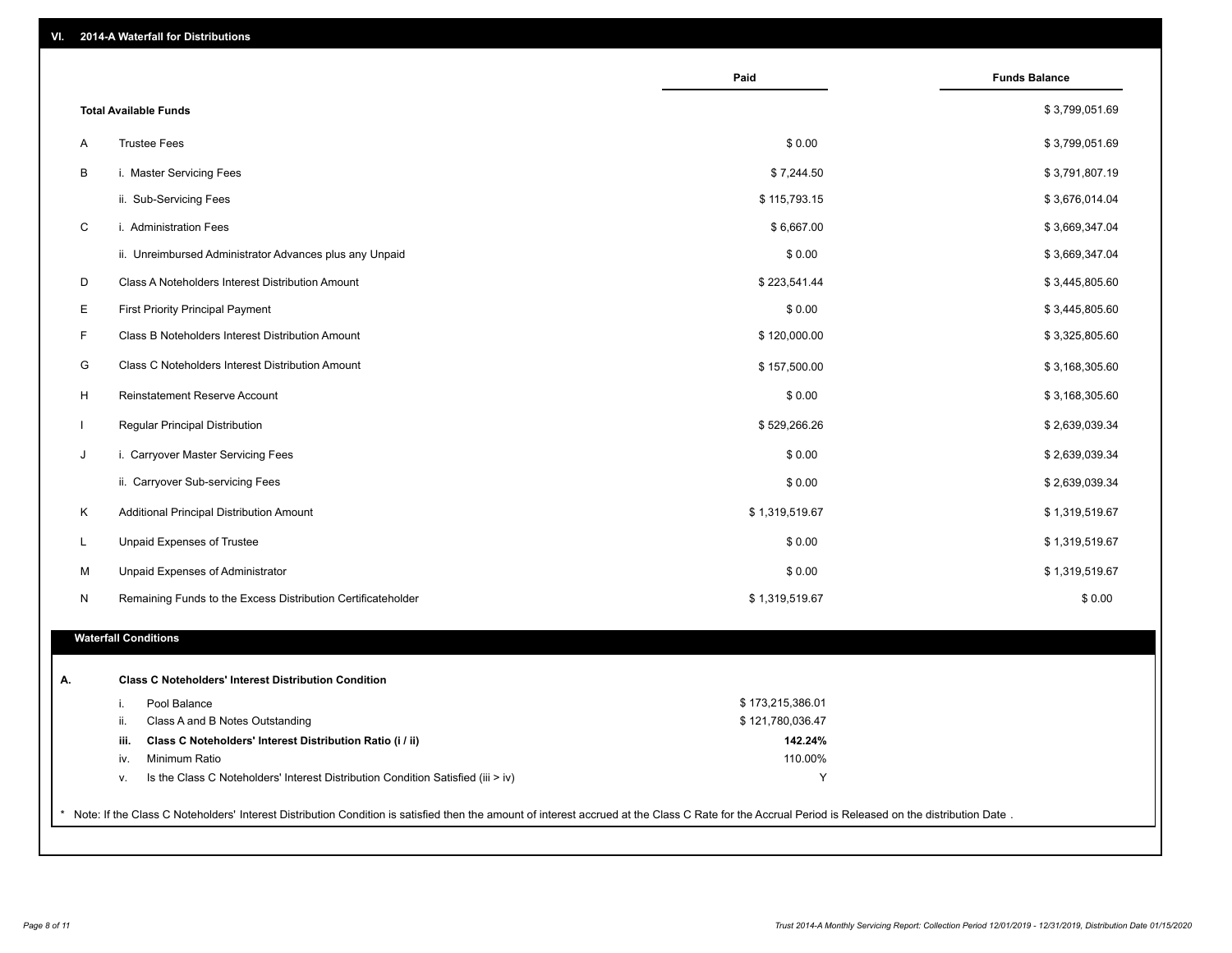| <b>Distribution Amounts</b>                                |                         |                         |                         |
|------------------------------------------------------------|-------------------------|-------------------------|-------------------------|
|                                                            | A <sub>2</sub> A        | A <sub>2</sub> B        | A <sub>3</sub>          |
| Cusip/Isin                                                 | 784456AB1               | 784456AC9               | 784456AD7               |
| <b>Beginning Balance</b>                                   | \$17,890,018.23         | \$17,890,018.24         | \$50,000,000.00         |
| Index                                                      | <b>FIXED</b>            | <b>LIBOR</b>            | <b>LIBOR</b>            |
| Spread/Fixed Rate                                          | 3.05%                   | 1.15%                   | 1.50%                   |
| Record Date (Days Prior to Distribution)                   | 1 NEW YORK BUSINESS DAY | 1 NEW YORK BUSINESS DAY | 1 NEW YORK BUSINESS DAY |
| <b>Accrual Period Begin</b>                                | 12/15/2019              | 12/16/2019              | 12/16/2019              |
| <b>Accrual Period End</b>                                  | 1/15/2020               | 1/15/2020               | 1/15/2020               |
| Daycount Fraction                                          | 0.08333333              | 0.08333333              | 0.08333333              |
| Interest Rate*                                             | 3.05000%                | 2.88975%                | 3.23975%                |
| <b>Accrued Interest Factor</b>                             | 0.002541666             | 0.002408125             | 0.002699792             |
| <b>Current Interest Due</b>                                | \$45,470.46             | \$43,081.40             | \$134,989.58            |
| Interest Shortfall from Prior Period Plus Accrued Interest | $$ -$                   | $\mathsf{\$}$ -         | $\mathcal{S}$ -         |
| <b>Total Interest Due</b>                                  | \$45,470.46             | \$43,081.40             | \$134,989.58            |
| <b>Interest Paid</b>                                       | \$45,470.46             | \$43,081.40             | \$134,989.58            |
| Interest Shortfall                                         | $$ -$                   | $\mathcal{S}$ -         | $\mathcal{S}$ -         |
| <b>Principal Paid</b>                                      | \$924,392.96            | \$924,392.97            | $\mathsf{\$}$ -         |
| <b>Ending Principal Balance</b>                            | \$16,965,625.27         | \$16,965,625.27         | \$50,000,000.00         |
| Paydown Factor                                             | 0.013594014             | 0.013594014             | 0.000000000             |
| <b>Ending Balance Factor</b>                               | 0.249494489             | 0.249494489             | 1.000000000             |

\* Pay rates for Current Distribution. For the interest rates applicable to the next distribution date, please see https://www.salliemae.com/about/investors/data/SMBabrate.txt.

**VII. 2014-A Distributions**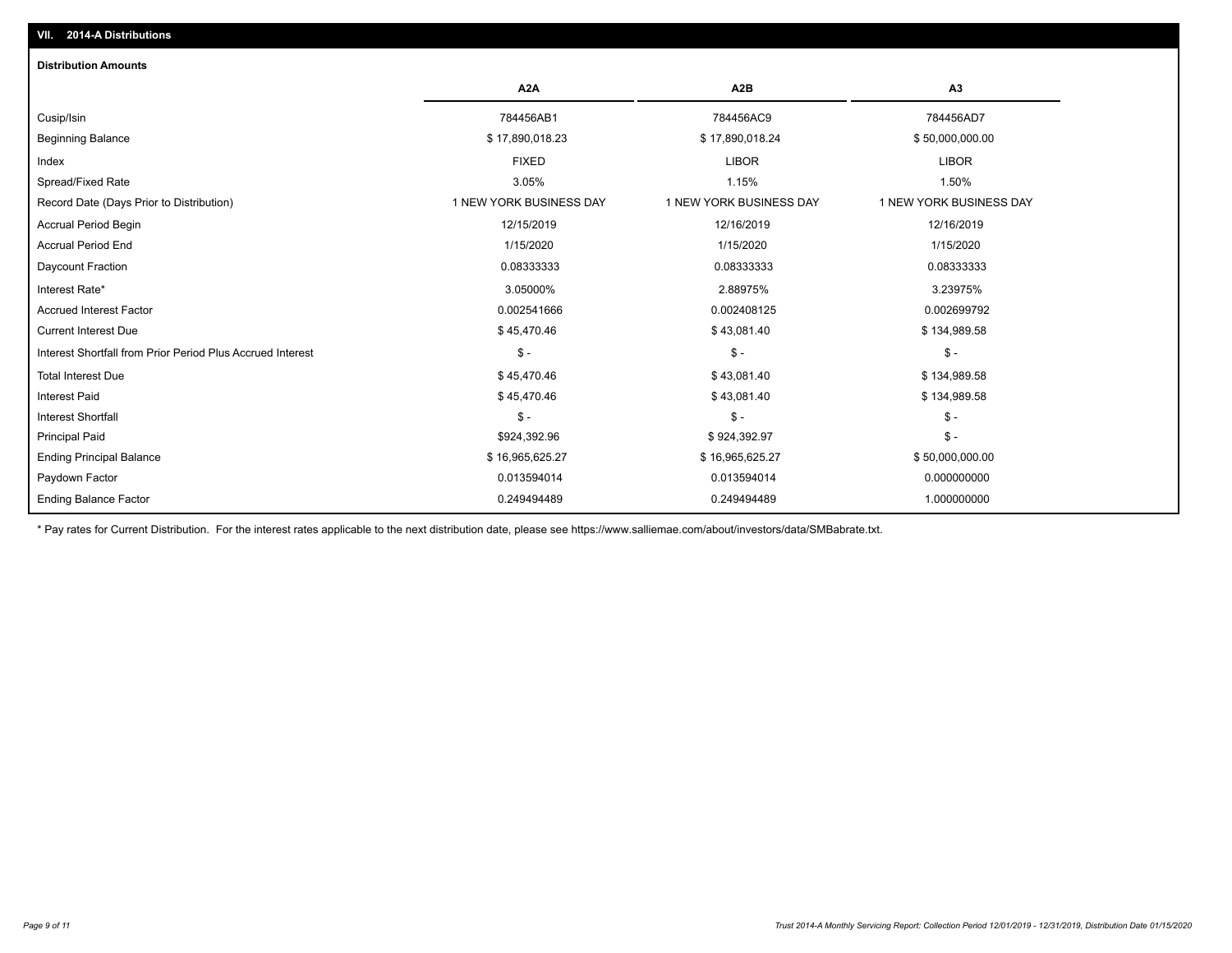| <b>Distribution Amounts</b>                                |                         |                         |
|------------------------------------------------------------|-------------------------|-------------------------|
|                                                            | в                       | С                       |
| Cusip/Isin                                                 | 784456AE5               | 784456AF2               |
| <b>Beginning Balance</b>                                   | \$36,000,000.00         | \$42,000,000.00         |
| Index                                                      | <b>FIXED</b>            | <b>FIXED</b>            |
| Spread/Fixed Rate                                          | 4.00%                   | 4.50%                   |
| Record Date (Days Prior to Distribution)                   | 1 NEW YORK BUSINESS DAY | 1 NEW YORK BUSINESS DAY |
| <b>Accrual Period Begin</b>                                | 12/15/2019              | 12/15/2019              |
| <b>Accrual Period End</b>                                  | 1/15/2020               | 1/15/2020               |
| Daycount Fraction                                          | 0.08333333              | 0.08333333              |
| Interest Rate*                                             | 4.00000%                | 4.50000%                |
| <b>Accrued Interest Factor</b>                             | 0.003333333             | 0.003750000             |
| <b>Current Interest Due</b>                                | \$120,000.00            | \$157,500.00            |
| Interest Shortfall from Prior Period Plus Accrued Interest | $\mathcal{S}$ -         | $\mathsf{\$}$ -         |
| <b>Total Interest Due</b>                                  | \$120,000.00            | \$157,500.00            |
| <b>Interest Paid</b>                                       | \$120,000.00            | \$157,500.00            |
| <b>Interest Shortfall</b>                                  | $\mathcal{S}$ -         | $\frac{1}{2}$           |
| <b>Principal Paid</b>                                      | $\mathsf{\$}$ -         | $\mathsf{\$}$ -         |
| <b>Ending Principal Balance</b>                            | \$36,000,000.00         | \$42,000,000.00         |
| Paydown Factor                                             | 0.000000000             | 0.000000000             |
| <b>Ending Balance Factor</b>                               | 1.000000000             | 1.000000000             |

\* Pay rates for Current Distribution. For the interest rates applicable to the next distribution date, please see https://www.salliemae.com/about/investors/data/SMBabrate.txt.

**VII. 2014-A Distributions**